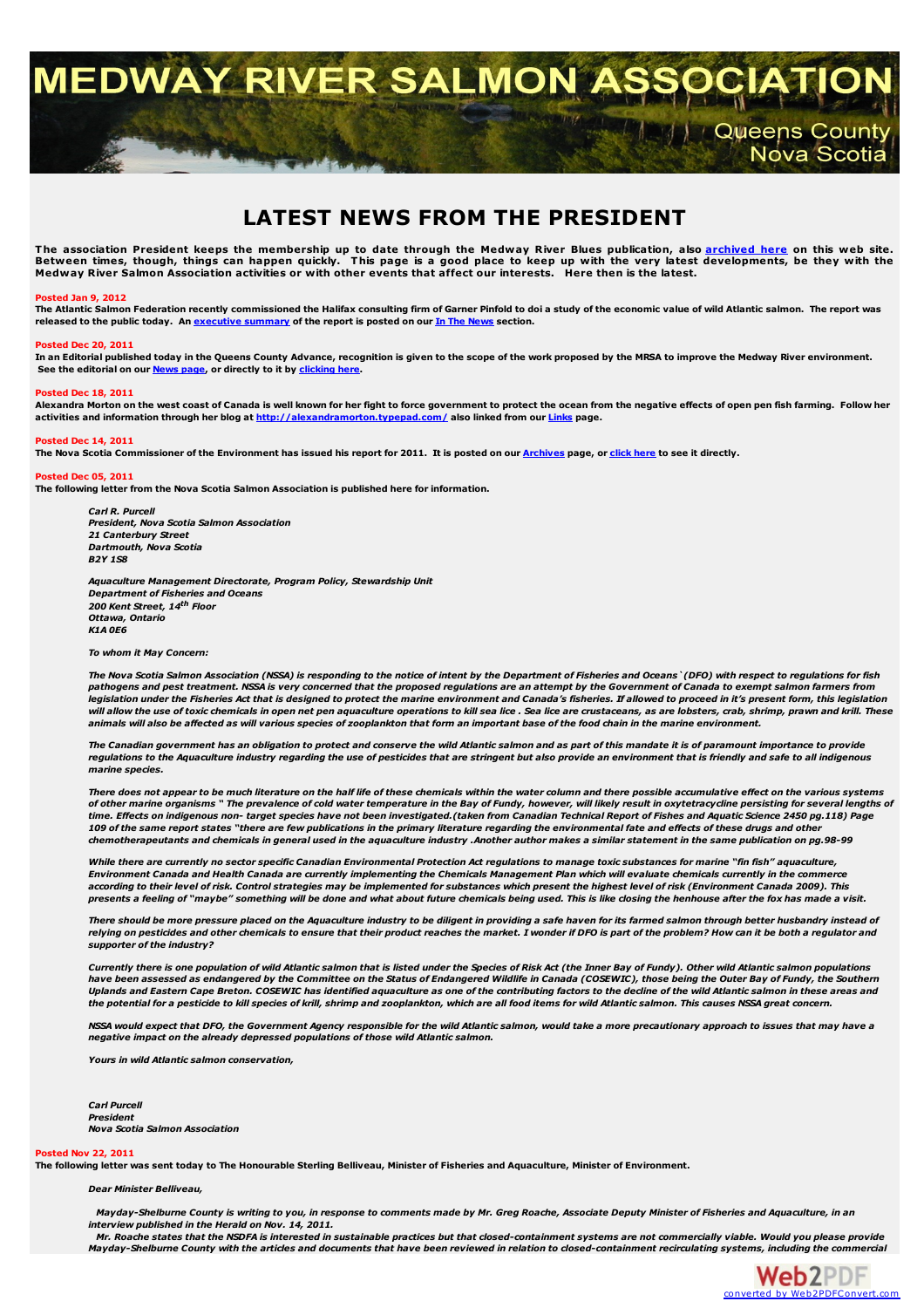*viability of this technology.*

Mr. Roache states that "the salmon industry has sea cages all over the world." Would you please provide Mayday-Shelburne County with the documentation you<br>have reviewed about the environmental and social effects of open-pe has affected the fishermen of southwestern N.B. (Coastal CURA report, 2011) and the fishermen and workers in Chile.

Mr. Roache states that he is not aware of any investigations in N.S. into the use of illegal pesticides. Would you please clarify his statements by stating the position of the NSDFA in regards to the charges facing Cooke Aquaculture concerning the alleged use of illegal pesticides. Would you please provide Mayday-Shelburne County with the documentation that has been reviewed by the NSDFA in relation to the use of pesticides by the aquaculture industry. Please also provide your assessment of the *potential impacts of aquaculture pesticides on lobster and lobster larvae.*

Mr. Roache states that the NSDFA follows a thorough assessment process before approving aquaculture applications. Would you please provide Mayday-Shelburne County with the NSDFA's analysis of the Environmental Impact Assessment done by Sweeney International for sites #1357, #1358, #1359 in Jordan Bay and at Middle *Head. Is the information in the EIA satisfactory to the NSDFA, including :*

*: wind and wave data from 1991 (sections 4.1.1 and 4.2.1)*

: commercial fisheries data (section 5.2.1.1) that does not include any information on commercial lobster landings or gear conflicts, and contradicts information from *local fishermen who fish in the areas of the proposed sites*

*: the statement "this is not the preferred habitat of lobster" section 5.2.4.1*

*: the statement "...due to the relatively shallow water"...section 5.4.1*

*: the information provided in section 8.5.4 on fish feed and feces* Please also provide the documents you have reviewed on the effects of copper (present in net anti-foulant and fish feed used by the aquaculture industry) on lobster

*and lobster larvae.*

In addition, please provide information on recent treatments for sea lice in N.S. In August 2010, at the public meeting concerning the St. Mary's Bay salmon farm proposal, Dr. Roland Cusack stated that a ten day sea lice treatment had been used on a farm site in N.S. in 2010. Please elaborate on Dr. Cusack's statement bv

.<br>Identifying the location of this site. Please also provide information on any sea lice treatments that have taken place to date on N.S. open-pen sites.

To date, the NSDFA has never consulted with local fishermen. To our knowledge, the frequent regulators meetings, which have included the proponent and s government agencies, have never included fishermen's' groups. What plans does the NSDFA have to consult with fishermen to hear their feedback on the EIA and to *use their local knowledge as input into the lease assessment process?*

*We would appreciate your timely response.*

*Sincerely, Sindy Horncastle Mayday-Shelburne County Jordan Bay,N.S. 1-902-875-4771*

#### **Posted Nov 19, 2011**

On November 14, CBC radio broadcast a half hour programme surrounding charges currently in court against Cooke Aquaculture for their alleged release of a banned chemical **used to control sea lice. Listen to the broadcast through the CBC site by clicking [here](http://www.cbc.ca/fisheriesbroadcast/episodes/2011/11/14/another-concern-about-aquaculture/).**

# **Posted Nov 17, 2011**

Interesting data about infectious salmon disease in the Bay of Fundy has been posted [here](http://medwayriversalmonassociation.org/archives/Disease_Data_New_Brunswick.pdf) in our [Archives](http://medwayriversalmonassociation.org/archives/archives.html) section.

# **Posted Nov 15, 2011**

On October 27th DFO released 90 mature adult salmon from the Mersey Biodiversity Facility into the upper reaches of the Medway River. Members of the MSRA Environment Committee and QCF&GA assited the release. Releases were made at Albany New, Twin Bridges and below Alma Lake on the East Branch.



#### **Posted Nov 15, 2011**

**The following open letter was mailed to the Halifax Chronicle Herald:**

#### **To: The Chronicle Herald**

*From:Mayday-Shelburne County Jordan Bay, N.S. 1-902-875-2541 1-902-875-4771 (after 6 pm weekdays)*

*St.Mary's Bay Coastal Alliance (SMBCA)*

*Eastern Shore Fisherman's Protective Association (ESFPA)*

*An open letter to the Minister of Fisheries and Aquaculture of Nova Scotia*

#### *Dear Minister Belliveau,*

.<br>What is the vision of the Nova Scotia Department of Fisheries and Aquaculture (NSDFA) for our coastal communities ? The recent charges against Cooke Aquaculture in New Brunswick, stemming from an investigation into the alleged use of illegal pesticides and resulting lobster deaths, should be serious cause for alarm. As we watch events unfolding in N.B., we can easily see what the future has in store for our province if the Minister continues the promotion of industrial open-pen aquaculture. The industry's own practices (over-stocking, over-sized farms and farm density) have led to parasite and disease outbreaks, and the need for pesticides and antibiotics to *protect "the investment." These practices are completely contrary to sustainability.*

The aquaculture industry describes the chemicals used for sea lice control as "tools." Illegal pesticides are not "tools" - they are lethal weapons against lobster stocks and they threaten market security and our established economy built around the lobster fishing industry. The Minister has also been made aware of the pollution In Shelburne Harbour and the heavy metal contamination in Port Mouton Bay as a result of salmon farming operations - yet, the NSDFA has never taken ANY remedial *action.*

The real social and environmental costs of the open-pen salmon farming industry are being borne by Nova Scotia's coastal communities. The industry describes itself as "custodians of the marine environment" while leaving our fishing communities to deal with the pollution these floating feedlots generate, and the resulting chemical

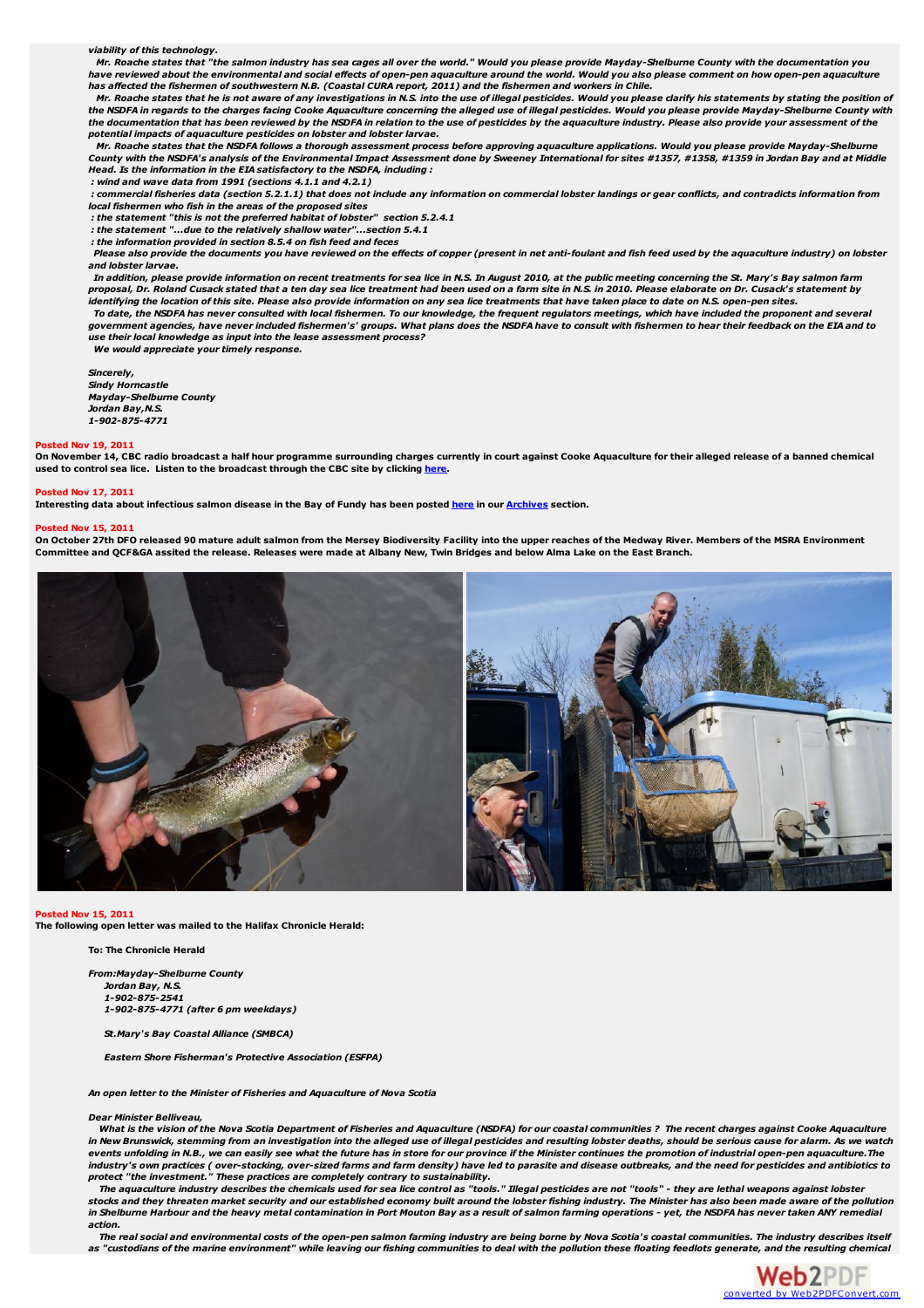contamination. When we see salmon cages floating on the ocean surface, we are only seeing the "tip of the iceberg".

The Atlantic Canada Fish Farmer's Association, recently drafted a letter for the mayors and municipal governments of Charlotte County, New Brunswick, to send to<br>the Federal Minister of Fisheries. The letter states...."with *2012.....This will also mean that 750 direct jobs and up to 391.... indirect jobs will be lost."*

We support the development of fish farming technologies (such as closed-containment recirculating systems) that create sustainable long-term jobs that do not *displace fishermen.*

*The Minister must STOP issuing open-pen salmon farm leases and protect the Nova Scotia lobster fishery.*

# *Mayday-Shelburne County St. Mary's Bay Coastal Alliance (SMBCA)*

*Eastern Shore Fisherman's Protective Association (ESFPA)*

#### **Posted Nov 13, 2011**

A New Brunswick fish farm has been charged by Environment Canada in connection with alleged pesticide use. [Click](http://www.cbc.ca/news/canada/new-brunswick/story/2011/11/02/nb-company-charged-in-lobster-death.html) here for details. See also this [story](http://www.cbc.ca/news/canada/new-brunswick/story/2010/09/29/nb-lobster-fundy-cypermethrin-557.html) from 2010. (The links **may become inactive after a short period of time.)**

#### **Posted 26 Oct 2011**

On Monday, October 24th, 12,000 Sea Run Trout were released into the Medway River and tributaries. These trout were fin clipped on October 11th by the students in the Environmental Studies Class of the **NSCC in Bridgewater. Sarah Holden of Mill Village wasproject lead.**

#### **Posted 19 Oct 2011**

Earlier pH testing of waters in the upper reaches of the Medway River showed too high a level of acidity for good survival rates of any fish released into it. However, Bev Davison of the DFO now reports that re-testing has shown good pH readings, that earlier tests were likely flawed in some respect. Plans to release adult salmon later this month are<br>therefore going ahead. President Darrell Tingley kept to spawn for local area Fish Friends Program, and the remainder will be retained at Mersey to mature for release in autumn 2012." Darrell is inviting suggestions for optimal **release locations along the upper reaches.**

#### **Posted 19 Oct 2011**

The following media release was made yesterday, October 18, 2011, and is published here for information purposes.

Yet another development in the open net salmon farm industry, Infectious Salmon Anemia (ISA) has been detected in the waters of British Columbia. This is a direct result of salmon feedlot farming and the lack of proper screening and containment of wastes and disease from these sites. This disease can devastate the province of BC, not unlike what occurred in Chile a few<br>years ago. This virus was found in sal been reported that the symptoms of this devastating disease have been present in BC salmon farms since 2006, as was determined by documents obtained in the Cohen Commission, but<br>veterinarians for DFO refused to say it was

**<http://www.ncbi.nlm.nih.gov/pubmed/10986640>**

**[http://en.wikipedia.org/wiki/Infectious\\_salmon\\_anemia\\_virus](http://en.wikipedia.org/wiki/Infectious_salmon_anemia_virus)**

**[http://www.nytimes.com/2011/10/18/science/18salmon.html?\\_r=1&src=tp&smid=fb-share](http://www.nytimes.com/2011/10/18/science/18salmon.html?_r=1&src=tp&smid=fb-share)**

**<http://www.metronews.ca/vancouver/local/article/999363--highly-infectious-influenza-like-disease-detected-in-pacific-salmon?mid=506>**

With the DFO science heading to be on the governments endangered species list, who and how is our government going to protect the vital lobster, scallop, herring industries of Nova Scotia?<br>Minister Belliveau repeatedly has **scientific capacity. How now will Minister Belliveau make his science based decisions?**

**Karen Crocker Chair St. Mary'sBay Coastal Alliance SMBCA**

#### **Posted 18 Oct 2011**

A story ["Fisheries](http://www.cbc.ca/news/canada/nova-scotia/story/2011/10/13/nl-dfo-shedding-services-1013.html) and Oceans to 'Shed' Services" appeared on the CBC web site on October 13 and is posted here for information.

# **Posted Oct 12, 2011**

Renowned researcher, Alexandra Morton, was interviewed this morning on CBC Radio's Information Morning. Her informative interview can be heard on the CBC web site by **[clicking](http://www.cbc.ca/informationmorningns/2011/10/12/a-link-between-farmed-salmon-and-sick-wild-salmon/) here.**

#### **Posted 09 Oct 2011**



**On September 10th eight membersof the Environment Committee went to Twin Bridges (Bowater Property) and spread** 28.7 ton of pelletized limestone over the 4 hectare site. The stone was delivered a week earlier by Anthony Trucking of<br>Mill Village. This is part of a larger project to lime 20 hectares at the same site.

Studies indicate if you lime land to the tune of 10 ton per hectare you will receive a 25 year benefit to the soil and<br>ground-water. In the instant case the land was limed with 7 ton per hectare so the result should be som of the land base in the Southern Uplands, especially in Queens County, is extremely important as the buffer zone has<br>been diminished by Acid Rain over the past 50 years.

It had been hoped to lime the full 20 hectares, however, financial support from the Nova Forest Alliance and N.S. Forest<br>Products Association was not forthcoming. This is unfortunate as the forests stand to benefit more th increased pH. The results of the Twin Bridges Pilot Project would have provided scientific information for the future on<br>Iarge scale land based liming initiatives in the area/province. The Mersey Tobeatic Research Institu **pH readingsprior to and will monitor the resultsover the next several years.**

The shovel and bucket brigade, who spread the limestone, now understand why it is recommend to aerial lime **forested/woodland areas.**

**PRESIDENT DARRELL TINGLEY AND BILLY STEVENS OF ANTHONY EXCAVATION CONTEMPLATE THE TASK AT HAND**

#### **Posted 03 Oct 2011**

The following letter was today sent by Darrell Tingley to Premier Dexter and to Julie Dupuis of Transport Canada, Environmental Affairs, and is posted here for information.

### *Mr Premier, Ms. Dupuis*

Minister of Fisheries Sterling Belliveau in a letter to Sindy [Horncastle](http://medwayriversalmonassociation.org/presidentsnews/03Oct2011.pdf), Mayday Shelburne County, Subject: Our Reference F100, responded to the community's reports on the estuarine currents in Jordan Bay. The fishermen and residents of Jordan Bay have never received a single answer from the Minister to any of their questions about how open pen salmon farming will effect the livelihoods of the fishermen who support the Shelburne and area economy. The fishermen were never consulted in the NSFDA' plan to promote the aquaculture industry, even though there has been ample evidence in N.B., Shelburne and Port Mouton Bav of environmental *degradation effecting lobster, scallop, clam and sea urchin harvests.*

There has been much publicity around the numbers of jobs "proposed" with no details about how many years or how many fish farms it would take to create any jobs. One would expect that a government decision to fund the aquaculture industry with taxpayers dollars should be based on sound economic policy, yet, not one of our questions about how this new industry will impact the existing fisheries and economy of the area, has ever been answered.

The Mayday-Shelburne County group has created a broad base of support of at least 1,800 people (a conservative estimate) including the fishermen of Jordan Bay, Green Harbour, Lockport, Allendale, Shelburne, Sandy Point, Ingomar, Gunning Cove, the Pubnicos, and other areas. The group also has support of the Ecology Action Centre, the Medway River Salmon Association, the Atlantic Coalition for Aquaculture Reform (ACAR), the Saint Mary's Bay Coastal Alliance, the Eastern Shore

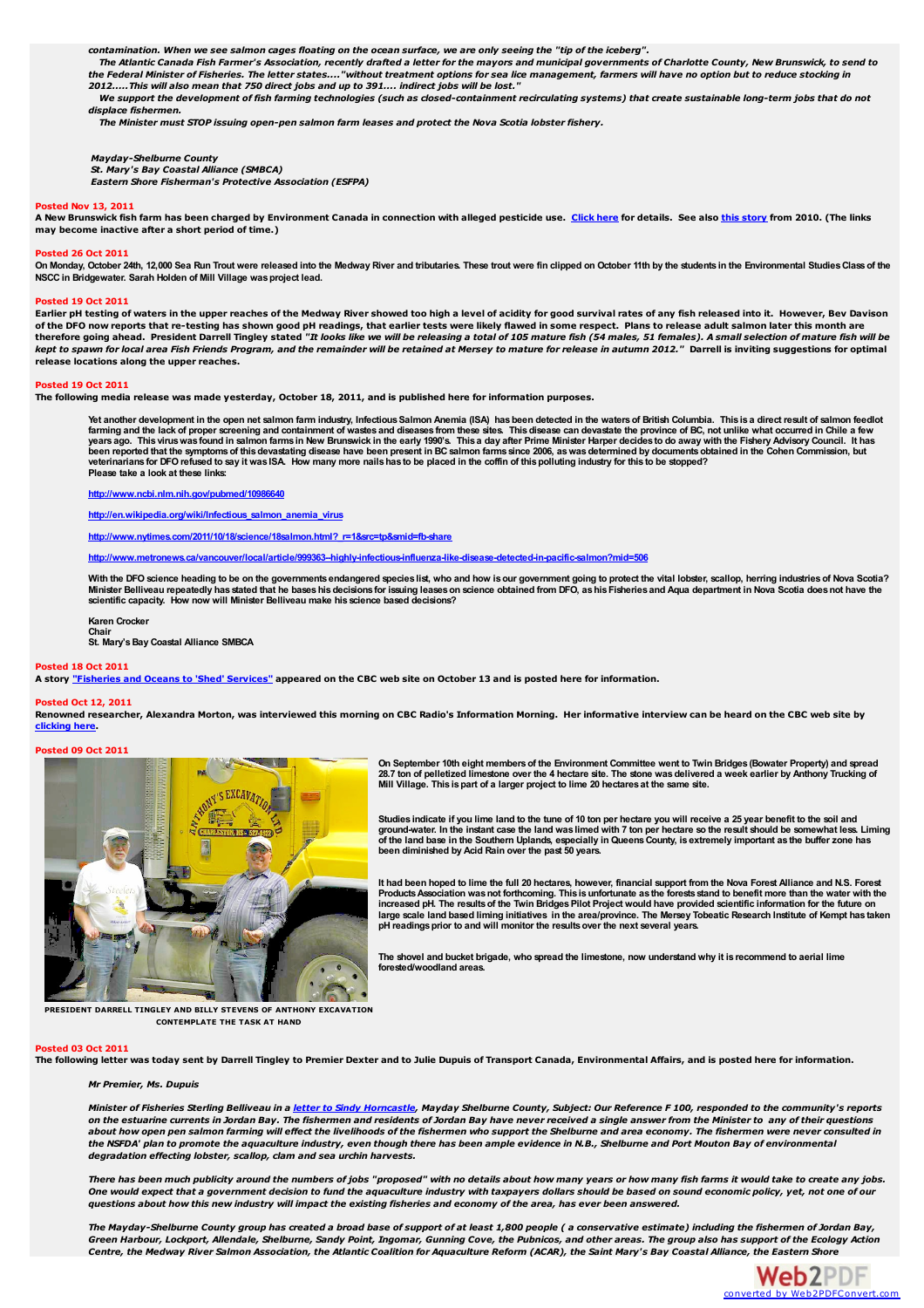*Fishermen's Protective Association, the Friends of Shelburne Harbour, and the David Suzuki Foundation.*

Mayday-Shelburne County sees the blind promotion of open-pen salmon farming as showing a of understanding of the value of the inshore traditional fisheries to the nomy and culture. They support the development of technologies such as closed containment recirculating systems, that do not stand to pollute the public resource *that is nursery for lobster and other species.*

This issue will be facing many other small fishing communities along the Atlantic Coast of Nova Scotia. The provincial government has studied the potential impacts of tidal power development. Why has there been no study on the potential impacts of aquaculture development? It is time for Mr. Belliveau to stop issuing new leases until we can be sure that the impacts predicted by fishermen are well understood and are examined by third-party scientists and economists.

In 2007, prior to being elected premier, you supported a community's right to self-determination in the face of rampant expansion of an unwanted industry. That right is of no less value now that you are in a leadership role. Obviously, the MLA from Shelburne County needs your guidance in these matters. Mayday has a photograph of Mr. Belliveau taken in 2008 during an invitational tour of aquaculture sites in Chili. The media have told the story from Chili-of overproduction, pollution of traditional fishing grounds, sea lice, disease and loss of iobs. Is that what Mr. Belliveau has planned for the coastal communities of Nova Scotia?

*We are asking for your support, Premier Dexter,just as you supported Port Mouton Bay.*

The Minister of Fisheries and Aquaculture has abandoned the fishermen and the constituents he was elected to represent. We are asking for a direct response from you, *Mr. Premier.*

*Sincerely,*

*Darrell Tingley*

*President, Medway River Salmon Association*

#### **Posted 02 Oct 2011**

On Friday, September 30th a film crew from Montreal filmed the Cooke Aquaculture Open Pen Fish Farm in Liverpool Bay and interviewed the President on Beach Meadows Beach on the impact of Open Pen Fish Farms on Wild Atlantic Salmon. Following the interview the film crew went to the Ponhook Fish & Game Lodge to film the Medway River and the **historic lodge.**

Lawrence Euteneier is producing a documentary on the history and future of fishing in Canada; the filming started in Port Alberni, B.C. Earlier on Friday they visited Port Mouton and interviewed Ricky Hallett, a lobster fisher, in Jordan Bay. The documentary will cover many other species than wild salmon, however, Lawrence found the aquaculture industry approach to expansion in bays and inlets along the Nova Scotia coasts intriguing. It is estimated the Documentary will be completed by June 2012.

**Billy and Larry Stevens led the film crew to their destinations.**

#### **Posted 15 Sep 2011**

The following response dated September 14, 2011, was received from Hon. Sterling W.W. Belliveau, Nova Scotia Department of Fisheries and Aquaculture.

*Dear Mr. Tingley:*

Thank you for your e-mail of August 31, 2011 regarding damage to the new salmon farms at St. Mary's Bay.

A fishery officer and my Department's Manager of Licensing visited the farms on Thursday September 1st. They interviewed the site manager and toured both sites.

Although the farm did experience wind and wave action from tropical storm Irene, the manager reports that no fish escaped and the cages experienced only minor *damage.*

*Our inspection of these sites did not reveal evidence of significant damage, lost cages or escaped fish.*

*Yours sincerely,*

*Original Signed By:*

*Sterling W.W. Belliveau*

*Minister Department of Fisheries and Aquaculture*

#### **Posted 13 Sep 2011**

The following news release was issued today by "Mayday Shelburne County" and is posted here for information.

*MAYDAY SHELBURNE COUNTY*

*FOR IMMEDIATE RELEASE September 13, 2011*

*Belliveau's demand for \$2140 for lobster science data outrageous*

In response to a request from a lobster fisherman in Jordan Bay near Shelburne for information regarding previous studies done which suggest that the location for one of new salmon farm leases being considered in Jordan Bay might be a lobster "nursery", Nova Scotia Fisheries and Aquaculture minister Sterling Belliveau wants more *than \$2000 before he will release the data.*

"This is absolutely outrageous," says West Green Harbour lobster fisherman Ricky Hallett, who made the request. "I've been asking questions of the Minister about studies of "berried" (egg-bearing) female lobsters in Jordan Bay for some time and finally I get this response from him." What was even more insulting, says Hallett,<br>is that the first response from the department to his fr *\$9000.*

At every public and private meeting Belliveau has attended and been questioned on the science surrounding the placement of open net, industrial scale fish farms near sensitive lobster grounds and other species habitat, the minister (and Shelburne MLA) has said that he and his department possess adequate scientific data to ensure *no harm will come to existing fisheries or tot the ecosystem.*

"This is a prime example of how this government treats the serious efforts of citizens to understand the science behind the controversial placement of salmon farms so close to lobster and other critical fisheries," says Mayday Shelburne County organizer and Jordan Bay resident Sindy Horncastle.

"I've questioned Sterling Belliveau on this issue on many occasions," added Hallett. "At a LFA 33 meeting in Bridgewater in June, he said all of my and other fishermen's questions would be answered at a public meeting in Shelburne." Belliveau did not attend the July 12 meeting and questions regarding the berried females *met with no response from Belliveau's staff or DFO staff in attendance.*

Some of the charges from the department include accessing and reviewing the information, which the department told Hallet amounts to at least 1500 pages. "As far as<br>I am concerned," says Hallett, "it is criminal for the mi science, and since we are two thirds through the review period and decision-making process, this information should already be on his desk and should have been reviewed by the minister. It seems outrageous to me that he now wants to charge a regular fisherman in the area concerned more than \$2000 for that same information." The department demanded a pre-payment of \$1070 prior to processing the request. Hallet has not decided whether or not to appeal the \$2000 demand *from Belliveau's department.*

Recently, another freedom of information request to the Department for science information surrounding fish farms and lobster habitat was met with the response that the department had not one science-related document in its possession and that it had never been allowed to see the reports from Fisheries and Oceans Canada (DFO) *and other departments surrounding salmon aquaculture science*

Mayday Shelburne County is coalition of fishermen and citizens in Jordan Bay, Green Harbour and Shelburne who are opposing the granting of industrial fish farms in *sensitive ecosystems without adequate scientific justification.*